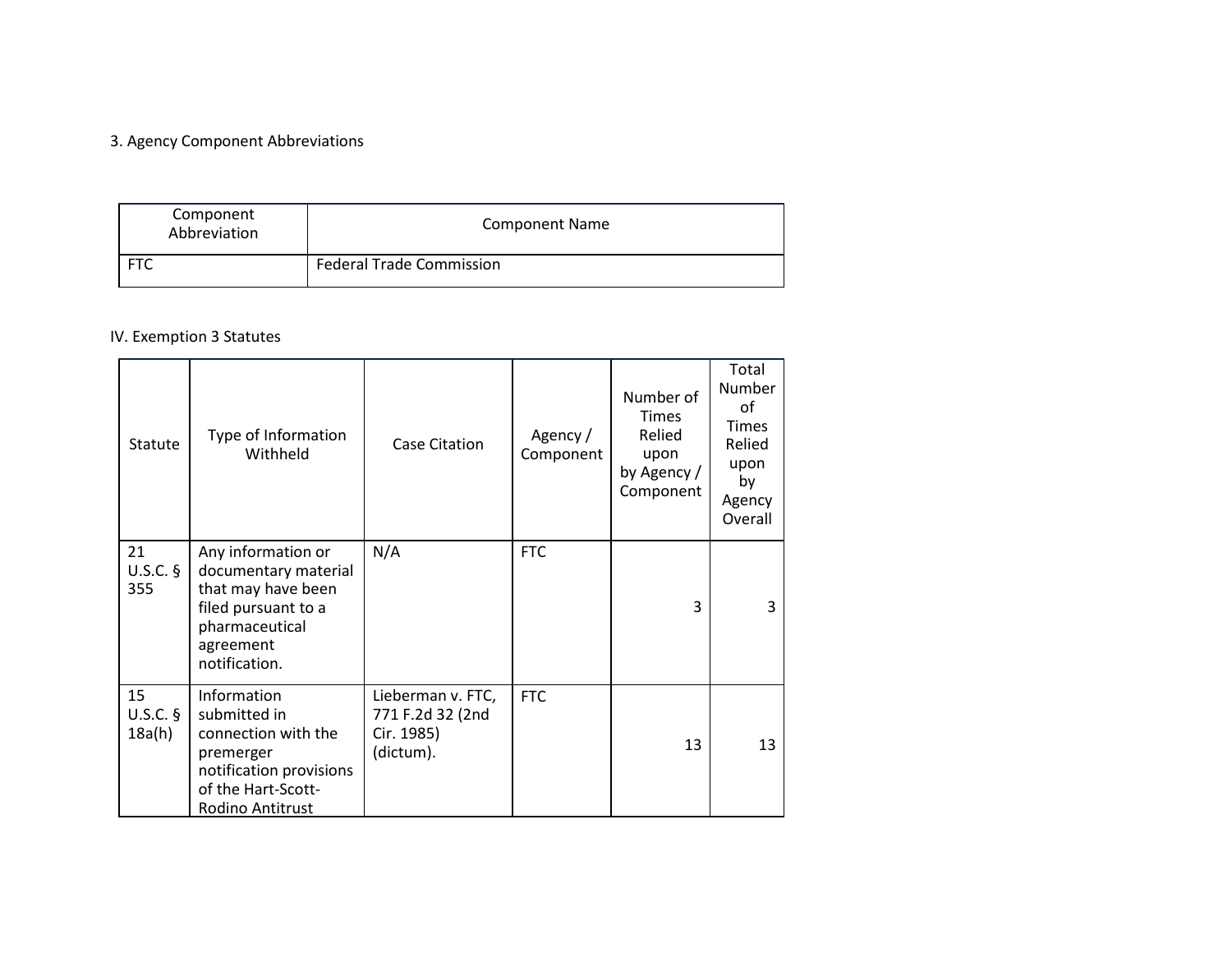|                                                                   | Improvements Act of<br>1976                                                                                                                                                                                                                                                                                                                                                                    |                                                                                                                                                                                                                                                                                                                                                                                                                                                               |            |     |     |
|-------------------------------------------------------------------|------------------------------------------------------------------------------------------------------------------------------------------------------------------------------------------------------------------------------------------------------------------------------------------------------------------------------------------------------------------------------------------------|---------------------------------------------------------------------------------------------------------------------------------------------------------------------------------------------------------------------------------------------------------------------------------------------------------------------------------------------------------------------------------------------------------------------------------------------------------------|------------|-----|-----|
| 15<br><b>U.S.C.</b><br>§§<br>$46(f)$ ,<br>57 <sub>b</sub><br>2(f) | "[A]ny trade secret or<br>any commercial or<br>financial information<br>which is obtained<br>from any person and<br>which is privileged or<br>confidential" and<br>certain investigative<br>materials received by<br>the FTC and "provided<br>pursuant to any<br>compulsory process<br>under this subchapter<br>or which is provided<br>voluntarily in place of<br>such compulsory<br>process" | A. Michael's Piano,<br>Inc. v. FTC, 18 F.3d<br>138, 143-44 (2d<br>Cir. 1994) (15<br>$U.S.C.$ § 57b-2);<br>Ctr. for Digit.<br>Democracy v. FTC,<br>189 F. Supp. 3d<br>151, 158-59<br>(D.D.C. 2016) (15<br>U.S.C. $§$ 46(f));<br>Ayuda, Inc. v. FTC,<br>70 F. Supp. 3d<br>247, 278-79<br>(D.D.C. 2014) (15<br>U.S.C. $§$ 57b-2);<br>Nat'l Educ. Ass'n v.<br>FTC, No. 79-959-S,<br>1983 WL 1883, at<br>*1 (D. Mass. Sept.<br>26, 1983) (15<br>$U.S.C.$ § 57b-2). | <b>FTC</b> | 115 | 115 |

#### **V.A. FOIA REQUESTS -- RECEIVED, PROCESSED AND PENDING FOIA REQUESTS**

| Agency / Component | Number of<br>Reguests<br>Pending as of<br>Start<br>of Fiscal Year | Number of<br>Reguests<br>Received<br>in Fiscal Year | Number of<br>Reguests<br>Processed<br>in Fiscal Year | Number of<br>Requests<br>Pending as of<br>End<br>of Fiscal Year |
|--------------------|-------------------------------------------------------------------|-----------------------------------------------------|------------------------------------------------------|-----------------------------------------------------------------|
|--------------------|-------------------------------------------------------------------|-----------------------------------------------------|------------------------------------------------------|-----------------------------------------------------------------|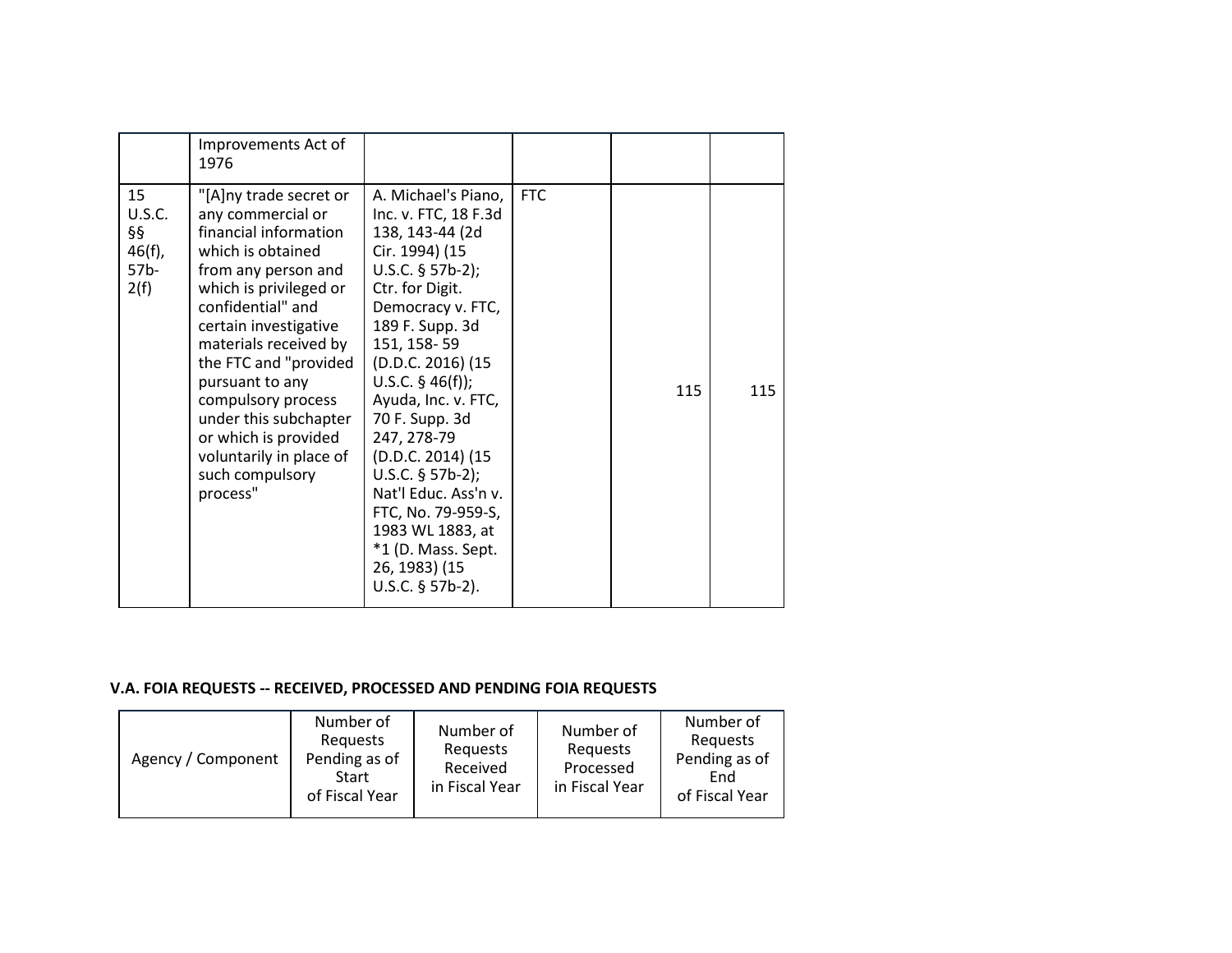| $  -$                 | ၁၀<br>38 | 1385 | , –, –<br>- J / J | 4১ |
|-----------------------|----------|------|-------------------|----|
| <b>AGENCY OVERALL</b> | ၁၀<br>38 | 1385 | חדו<br>- J / J    | 4১ |

*After reviewing its database, FTC adjusted the number of requests pending as of the start of the Fiscal Year.*

### **V.B.(1). DISPOSITION OF FOIA REQUESTS -- ALL PROCESSED REQUESTS**

|                          | Number                      |                                                 |                                                            |                           | Number of Full Denials Based on Reasons Other than Exemptions   |                      |                           |                                           |                                                           |                                |                      |                                        |              |
|--------------------------|-----------------------------|-------------------------------------------------|------------------------------------------------------------|---------------------------|-----------------------------------------------------------------|----------------------|---------------------------|-------------------------------------------|-----------------------------------------------------------|--------------------------------|----------------------|----------------------------------------|--------------|
| Agency/<br>Component     | Number<br>of Full<br>Grants | 0f<br>Partial<br>Grants /<br>Partial<br>Denials | Number of<br><b>Full Denials</b><br>Based on<br>Exemptions | N <sub>0</sub><br>Records | All Records<br>Referred to<br>Another<br>Component<br>or Agency | Request<br>Withdrawn | Fee-<br>Related<br>Reason | Records<br>not<br>Reasonably<br>Described | Improper<br><b>FOIA</b><br>Request<br>for Other<br>Reason | <b>Not</b><br>Agency<br>Record | Duplicate<br>Request | Other<br>*Explain<br>in Chart<br>Below | <b>TOTAL</b> |
| <b>FTC</b>               | 494                         | 412                                             | 128                                                        | 145                       |                                                                 | 19                   |                           | 31                                        | 49                                                        | 15                             | 26                   | 44                                     | 1375         |
| <b>AGENCY</b><br>OVERALL | 494                         | 412                                             | 128                                                        | 145                       |                                                                 | 19                   |                           | 31                                        | 49                                                        | 15                             | 26                   | 44                                     | 1375         |

#### **V.B.(2). DISPOSITION OF FOIA REQUESTS -- "OTHER" REASONS FOR "FULL DENIALS BASED ON REASONS OTHER THAN EXEMPTIONS"**

| Agency/<br>Component | Description of "Other" Reasons for Denials from<br>Chart $B(1)$ | Number<br>of Times<br>"Other"<br>Reason<br>Was | TOTAL |
|----------------------|-----------------------------------------------------------------|------------------------------------------------|-------|
|----------------------|-----------------------------------------------------------------|------------------------------------------------|-------|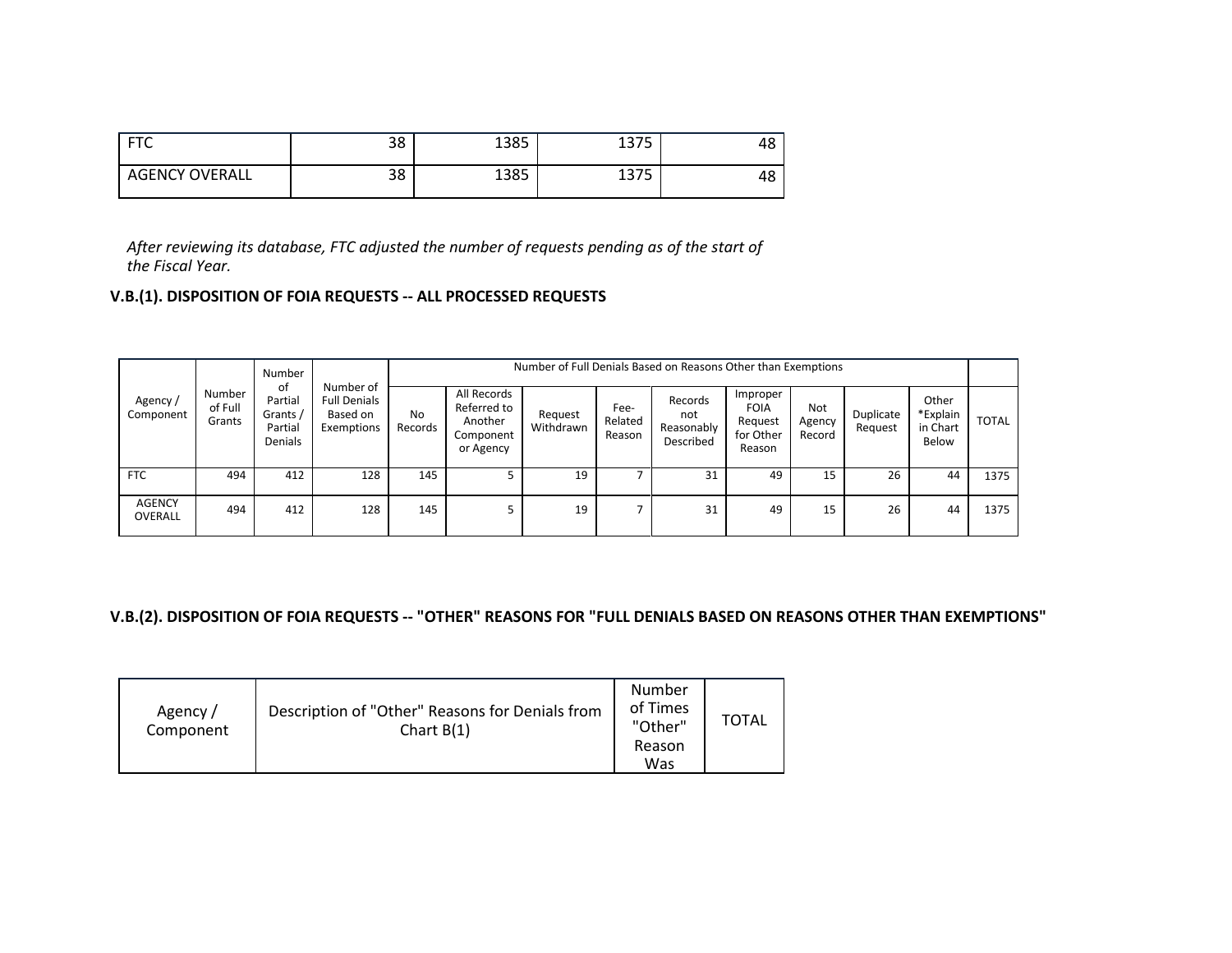|                          |                                                         | Relied<br>Upon |    |
|--------------------------|---------------------------------------------------------|----------------|----|
| <b>FTC</b>               | Directed requester to publicly available<br>information | 23             | 44 |
|                          | <b>Aggregated Request</b>                               | 21             |    |
| <b>AGENCY</b><br>OVERALL |                                                         |                | 44 |

## **V.B.(3). DISPOSITION OF FOIA REQUESTS -- NUMBER OF TIMES EXEMPTIONS APPLIED**

| Agency /<br>Component           | Ex. | Ex. | Ex. | Ex.<br>4 | Ex. | Ex.<br>6 | Ex.<br>7(A) | Ex.<br>7(B) | Ex.<br>7(C) | Ex.<br>7(D) | Ex.<br>7(E) | Ex.<br>7(F) | Ex.<br>8 | Ex.<br>9 |
|---------------------------------|-----|-----|-----|----------|-----|----------|-------------|-------------|-------------|-------------|-------------|-------------|----------|----------|
| <b>FTC</b>                      |     | 10  | 113 | 72       | 94  | 375      | 107         |             | 15          | 13          | 9           |             |          |          |
| <b>AGENCY</b><br><b>OVERALL</b> |     | 10  | 113 | 72       | 94  | 375      | 107         |             | 15          | 13          | 9           |             |          |          |

### **VI.A. ADMINISTRATIVE APPEALS OF INITIAL DETERMINATIONS OF FOIA REQUESTS -- RECEIVED, PROCESSED, AND PENDING ADMINISTRATIVE APPEALS**

| Agency /<br>Component | Number of<br>Appeals<br>Pending as of | Number of<br>Appeals | Number of<br>Appeals | Number of<br>Appeals<br>Pending as of |
|-----------------------|---------------------------------------|----------------------|----------------------|---------------------------------------|
|-----------------------|---------------------------------------|----------------------|----------------------|---------------------------------------|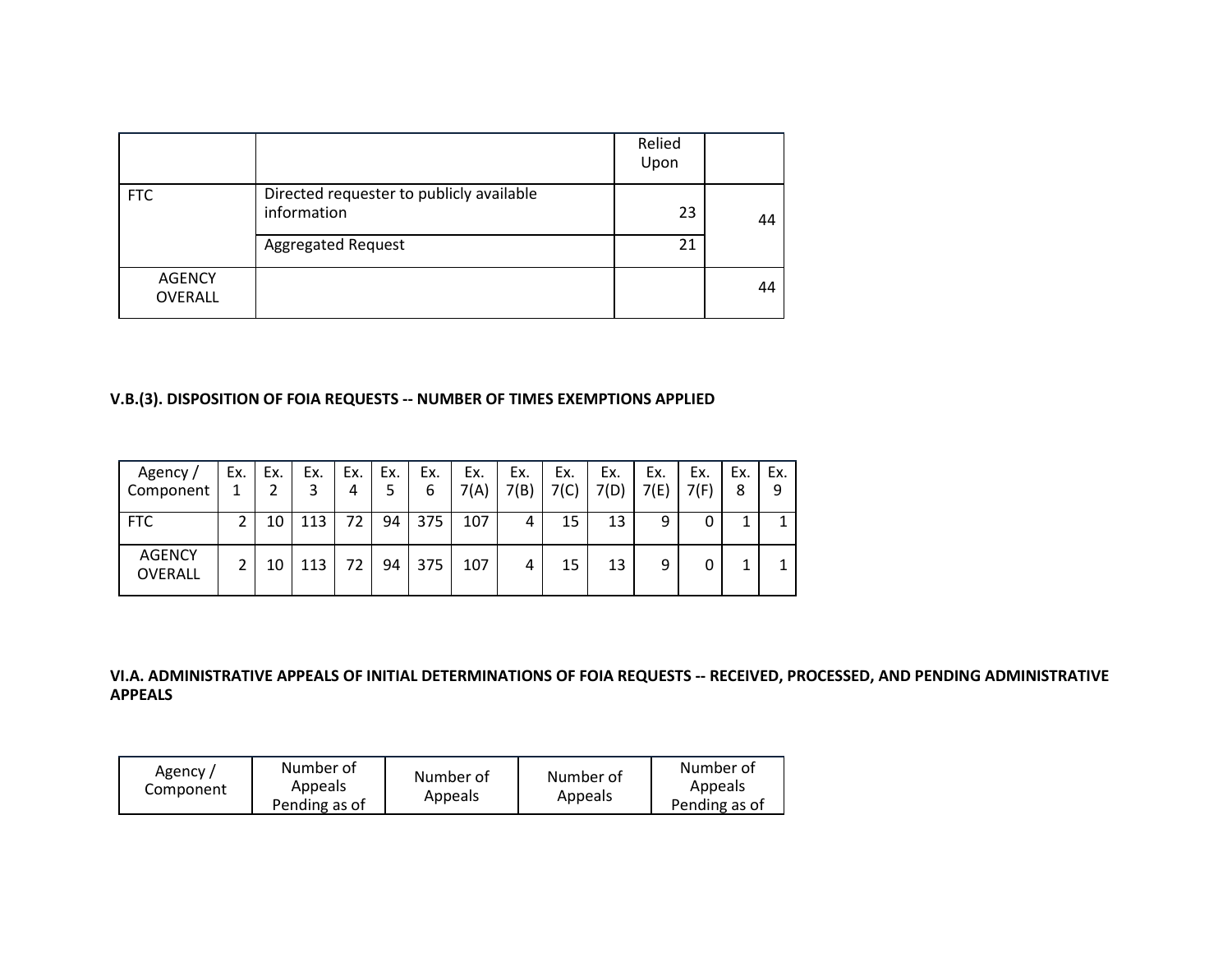|                          | Start<br>of Fiscal Year | Received<br>in Fiscal Year | Processed<br>in Fiscal Year | End<br>of Fiscal Year |
|--------------------------|-------------------------|----------------------------|-----------------------------|-----------------------|
| FTC                      | 3                       | 35                         | 34                          |                       |
| <b>AGENCY</b><br>OVERALL | 3                       | 35                         | 34                          |                       |

#### **VI.B. DISPOSITION OF ADMINISTRATIVE APPEALS -- ALL PROCESSED APPEALS**

| Agency /<br>Component    | Number<br>Affirmed on<br>Appeal | <b>Number Partially</b><br><b>Affirmed &amp; Partially</b><br>Reversed/Remanded<br>on Appeal | Number Completely<br>Reversed/Remanded<br>on Appeal | Number of<br>Appeals<br>Closed for<br>Other<br>Reasons | <b>TOTAL</b> |
|--------------------------|---------------------------------|----------------------------------------------------------------------------------------------|-----------------------------------------------------|--------------------------------------------------------|--------------|
| <b>FTC</b>               | 11                              |                                                                                              |                                                     | 6                                                      | 34           |
| <b>AGENCY</b><br>OVERALL | 11                              |                                                                                              | 12                                                  | 6                                                      | 34           |

**VI.C.(1). REASONS FOR DENIAL ON APPEAL -- NUMBER OF TIMES EXEMPTIONS APPLIED**

| Agency    | EX. | -<br>ᆫᄉ.                      | EX. | Ex. | Ex. | Ex. | Ex.  | Ex.  | Ex.  | Ex.  | Ex. | Eх.  | Lv<br>ᆫ∧. | ►ν<br>ᆫᄉ. |
|-----------|-----|-------------------------------|-----|-----|-----|-----|------|------|------|------|-----|------|-----------|-----------|
| Component | --  | $\overline{\phantom{a}}$<br>- | ∽   |     |     | h   | 7(A) | 7(B) | 7(0) | 7(D) | 1 E | 7(F) |           | ے         |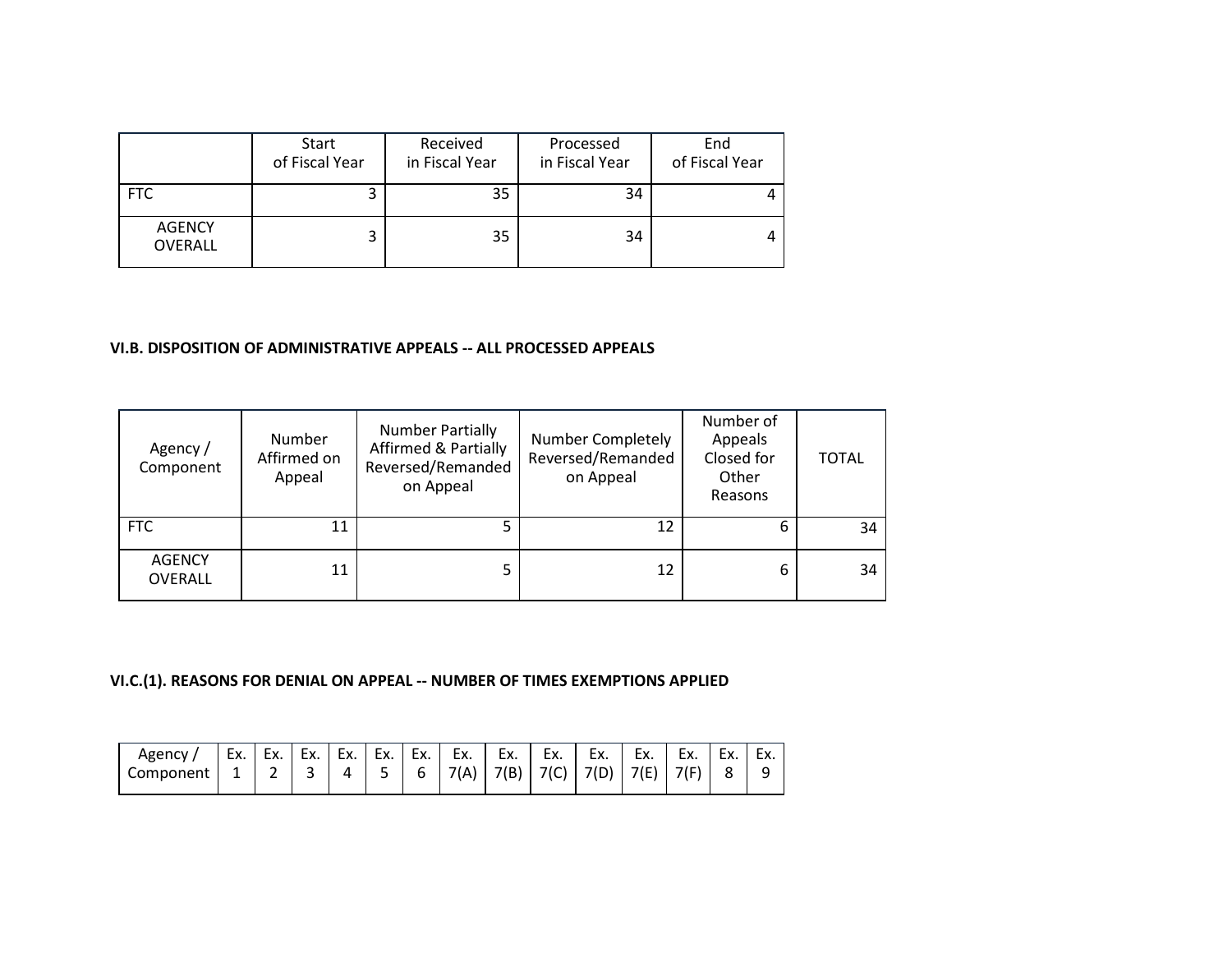| <b>FTC</b>               | ╭<br>ີ | ⌒<br>ັ          | $\overline{\phantom{0}}$<br>∸ | л<br><b>.</b> | ╭<br>t | $\mathbf{\hat{}}$<br><u>.</u> | л<br>4 | ∽<br>ັ | ⌒<br>ັ | ັ |  |  |
|--------------------------|--------|-----------------|-------------------------------|---------------|--------|-------------------------------|--------|--------|--------|---|--|--|
| <b>AGENCY</b><br>OVERALL | ⌒<br>ີ | $\sqrt{2}$<br>ັ | $\overline{\phantom{0}}$<br>∸ | л<br><b>.</b> | ∽<br>u | $\mathbf{\hat{}}$<br>-        | л<br>4 | ∽<br>ັ | ∽<br>ັ | ັ |  |  |

## **VI.C.(2). REASONS FOR DENIAL ON APPEAL -- REASONS OTHER THAN EXEMPTIONS**

| Agency/<br>Component            | No<br>Records | Records<br>Referred<br>at Initial<br>Request<br>Level | Request<br>Withdrawn | Fee-<br>Related<br>Reason | Records<br>not<br>Reasonably<br>Described | Improper<br>Request<br>for Other<br>Reasons | Not<br>Agency<br>Record | Duplicate<br>Request<br>or<br>Appeal | Request<br>ın<br>Litigation | Appeal<br>Based<br>Solely on<br>Denial of<br>Request<br>for<br>Expedited<br>Processing | Other<br>*Explain<br>in chart<br>below |
|---------------------------------|---------------|-------------------------------------------------------|----------------------|---------------------------|-------------------------------------------|---------------------------------------------|-------------------------|--------------------------------------|-----------------------------|----------------------------------------------------------------------------------------|----------------------------------------|
| <b>FTC</b>                      |               |                                                       |                      | 0                         | 0                                         | 0                                           | 0                       |                                      |                             | 0                                                                                      | 3                                      |
| <b>AGENCY</b><br><b>OVERALL</b> | 2             | 0                                                     |                      | 0                         | 0                                         | 0                                           | 0                       | 0                                    | 0                           | 0                                                                                      | 3                                      |

## **VI.C.(3). REASONS FOR DENIAL ON APPEAL -- "OTHER" REASONS**

| Agency /<br>Component | Description of "Other" Reasons for Denial on<br>Appeal from Chart C(2) | Number of<br><b>Times</b><br>"Other" | <b>TOTAL</b> |
|-----------------------|------------------------------------------------------------------------|--------------------------------------|--------------|
|-----------------------|------------------------------------------------------------------------|--------------------------------------|--------------|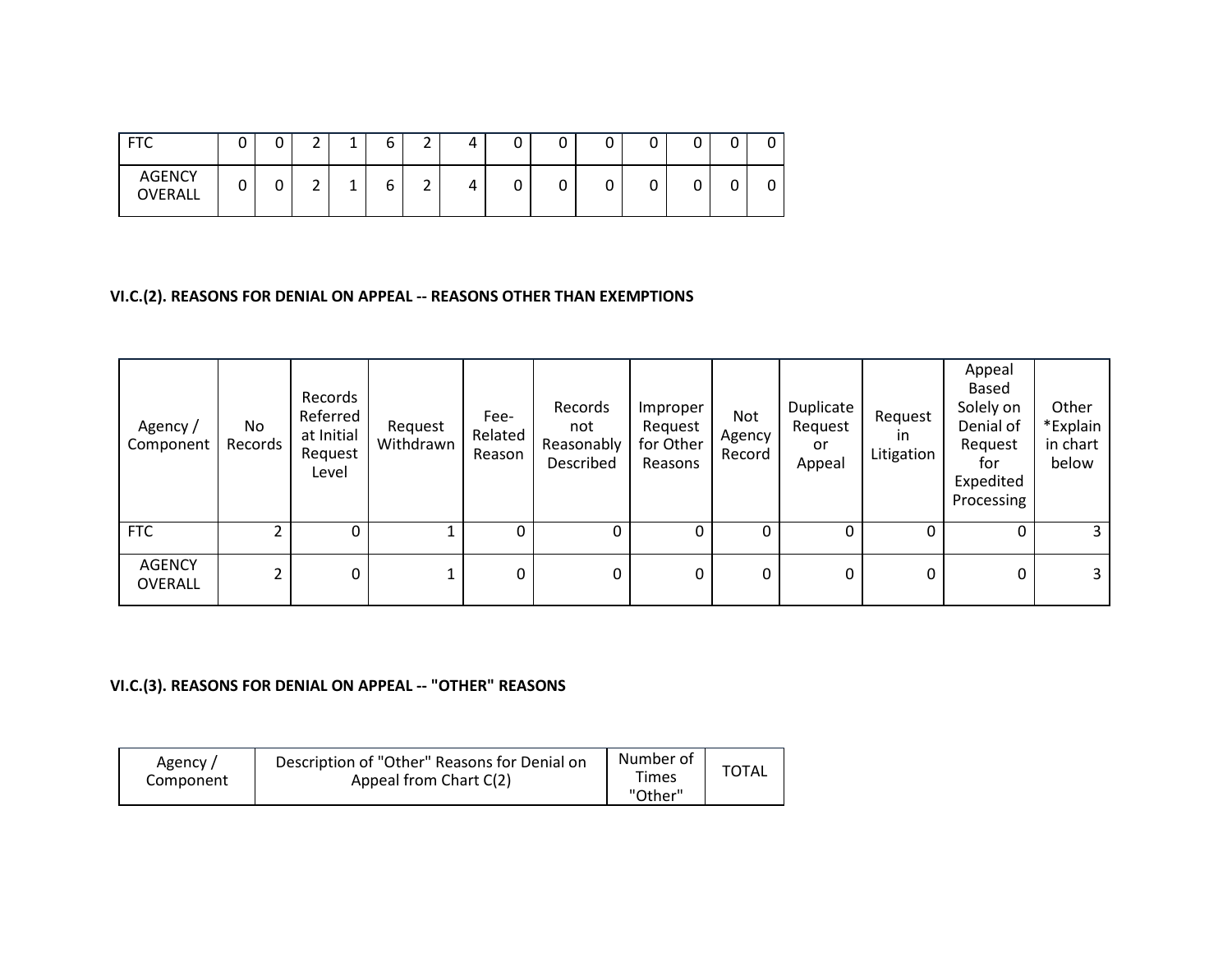|                                 |                                 | Reason<br>Was Relied<br>Upon |  |
|---------------------------------|---------------------------------|------------------------------|--|
| <b>FTC</b>                      | Affirmed aggregation of request | 3                            |  |
| <b>AGENCY</b><br><b>OVERALL</b> |                                 |                              |  |

# **VI.C.(4). RESPONSE TIME FOR ADMINISTRATIVE APPEALS**

| Agency /<br>Component           | Median Number<br>of Days | Average<br>Number of Days | Lowest Number<br>of Days | <b>Highest Number</b><br>of Days |
|---------------------------------|--------------------------|---------------------------|--------------------------|----------------------------------|
| FTC                             | 14.50                    | 14.94                     |                          | 27                               |
| <b>AGENCY</b><br><b>OVERALL</b> | 14.50                    | 14.94                     | 5                        | 27                               |

# **VI.C.(5). TEN OLDEST PENDING ADMINISTRATIVE APPEALS**

| Oldest<br>3rd<br>2nd<br>7th<br>6th<br>5th<br>9th<br>8th<br>4th<br>Component<br>Appeal<br>Appeal |
|-------------------------------------------------------------------------------------------------|
|-------------------------------------------------------------------------------------------------|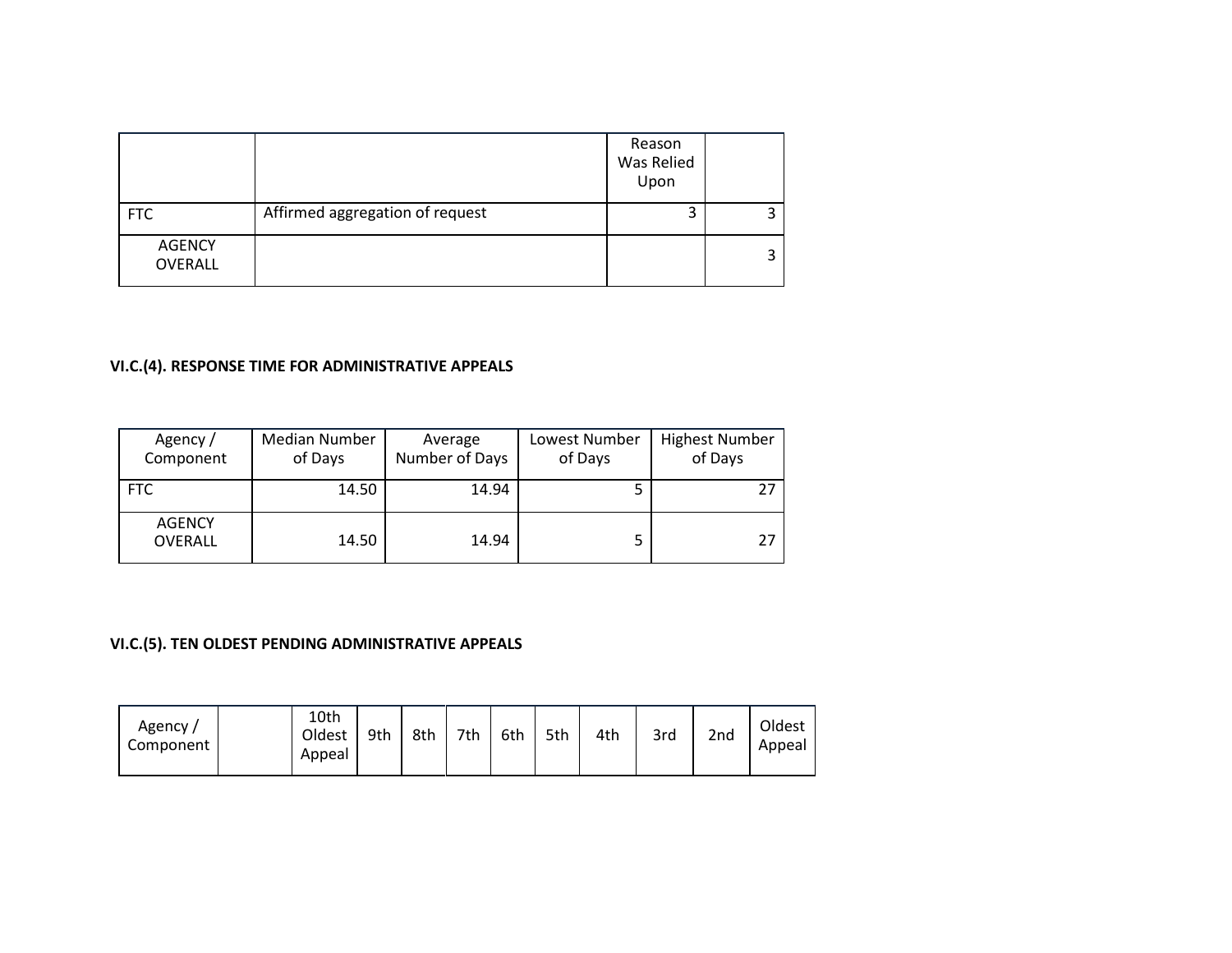|                | Date of<br>Appeal            | N/A | N/A | N/A | N/A | N/A          | N/A | $2021 -$<br>09-16   | $2021 -$<br>$09-13$ | $2021 -$<br>09-09 | $2021 -$<br>09-09 |
|----------------|------------------------------|-----|-----|-----|-----|--------------|-----|---------------------|---------------------|-------------------|-------------------|
| <b>FTC</b>     | Number<br>of Days<br>Pending | 0   | 0   | 0   | 0   | $\mathbf{0}$ | 0   | 11                  | 14                  | 16                | 16                |
| <b>AGENCY</b>  | Date of<br>Appeal            | N/A | N/A | N/A | N/A | N/A          | N/A | $2021 -$<br>$09-16$ | $2021 -$<br>$09-13$ | $2021 -$<br>09-09 | $2021 -$<br>09-09 |
| <b>OVERALL</b> | Number<br>of Days<br>Pending | 0   | 0   | 0   | 0   | $\mathbf{0}$ | 0   | 11                  | 14                  | 16                | 16                |

#### **VII.A. FOIA REQUESTS -- RESPONSE TIME FOR ALL PROCESSED PERFECTED REQUESTS**

|                                 |                             |                              | <b>SIMPLE</b>                      |                              |                             |                              | COMPLEX                     |                              | <b>EXPEDITED PROCESSING</b> |                              |                             |                              |  |  |
|---------------------------------|-----------------------------|------------------------------|------------------------------------|------------------------------|-----------------------------|------------------------------|-----------------------------|------------------------------|-----------------------------|------------------------------|-----------------------------|------------------------------|--|--|
| Agency/<br>Component            | Median<br>Number<br>of Days | Average<br>Number<br>of Days | Lowest<br><b>Number</b><br>of Days | Highest<br>Number<br>of Days | Median<br>Number<br>of Days | Average<br>Number<br>of Days | Lowest<br>Number<br>of Days | Highest<br>Number<br>of Days | Median<br>Number<br>of Days | Average<br>Number<br>of Days | Lowest<br>Number<br>of Davs | Highest<br>Number<br>of Days |  |  |
| <b>FTC</b>                      | 2.00                        | 3.80                         | $\leq 1$                           | 125                          | 8.00                        | 19.86                        | <1                          | 180                          | 2.50                        | 15.38                        | $\leq 1$                    | 258                          |  |  |
| <b>AGENCY</b><br><b>OVERALL</b> | 2.00                        | 3.80                         | <1                                 | 125                          | 8.00                        | 19.86                        | $\leq$ 1                    | 180                          | 2.50                        | 15.38                        | $\leq 1$                    | 258                          |  |  |

**VII.B. PROCESSED REQUESTS -- RESPONSE TIME FOR PERFECTED REQUESTS IN WHICH INFORMATION WAS GRANTED**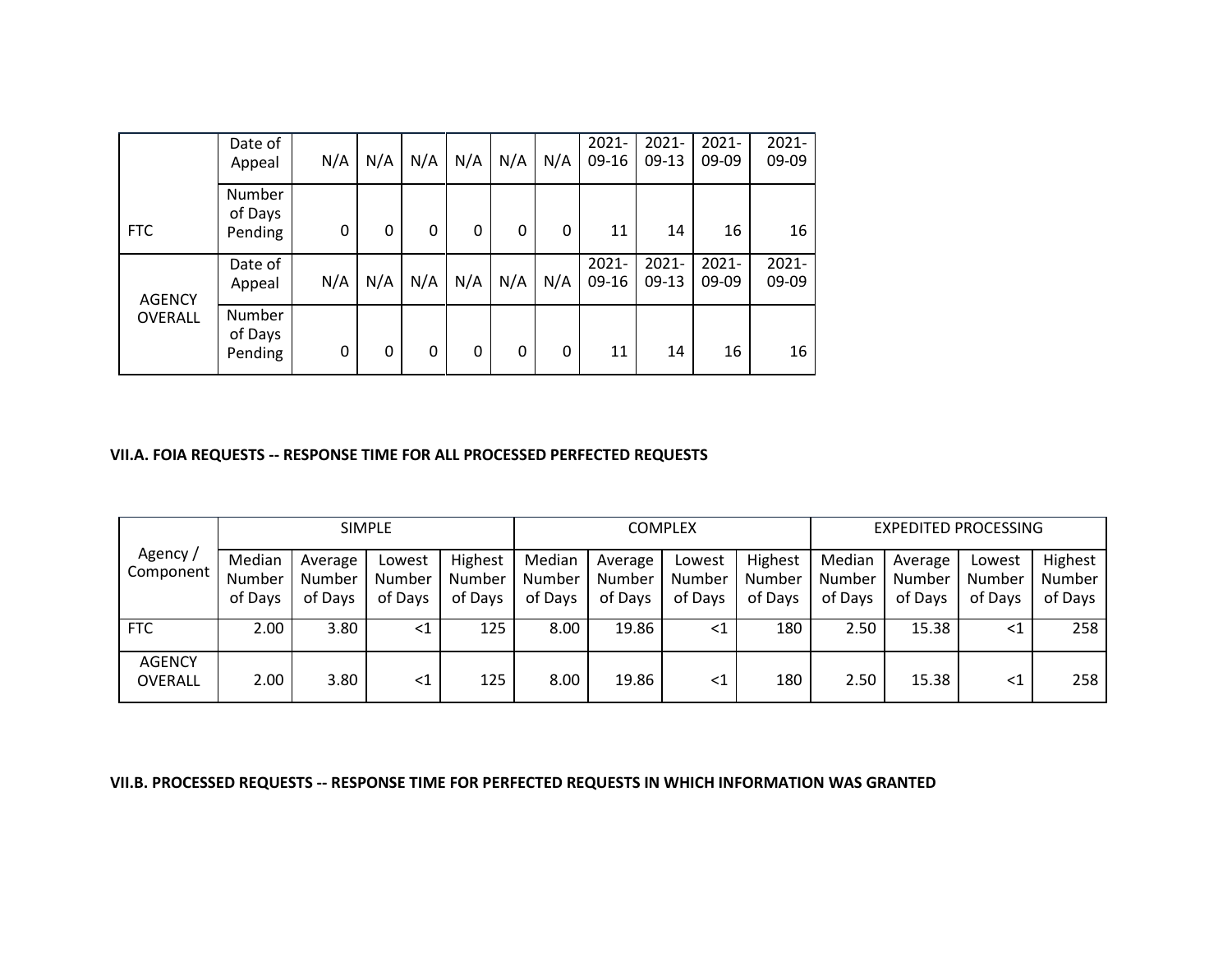|                          |                             |                              | <b>SIMPLE</b>               |                              |                             |                              | <b>COMPLEX</b>              |                              | <b>EXPEDITED PROCESSING</b> |                              |                             |                              |  |  |
|--------------------------|-----------------------------|------------------------------|-----------------------------|------------------------------|-----------------------------|------------------------------|-----------------------------|------------------------------|-----------------------------|------------------------------|-----------------------------|------------------------------|--|--|
| Agency/<br>Component     | Median<br>Number<br>of Days | Average<br>Number<br>of Days | Lowest<br>Number<br>of Days | Highest<br>Number<br>of Days | Median<br>Number<br>of Days | Average<br>Number<br>of Days | Lowest<br>Number<br>of Days | Highest<br>Number<br>of Days | Median<br>Number<br>of Days | Average<br>Number<br>of Days | Lowest<br>Number<br>of Days | Highest<br>Number<br>of Days |  |  |
| <b>FTC</b>               | 2.00                        | 4.00                         | <1                          | 125                          | 17.00                       | 30.44                        | <1                          | 180                          | 3.00                        | 16.48                        | ${<}1$                      | 258                          |  |  |
| <b>AGENCY</b><br>OVERALL | 2.00                        | 4.00                         | <1                          | 125                          | 17.00                       | 30.44                        | <1                          | 180                          | 3.00                        | 16.48                        | $\leq 1$                    | 258                          |  |  |

#### **VII.C. PROCESSED SIMPLE REQUESTS -- RESPONSE TIME IN DAY INCREMENTS**

| Agency /<br>Component           | $\leq$ 1-<br>20<br>Days | 21-<br>40<br>Days | 41-<br>60<br>Days | 61-<br>80<br>Days | $81 -$<br>100<br>Days | $101 -$<br>120<br>Days | $121 -$<br>140<br>Days | $141 -$<br>160<br>Days | $161 -$<br>180<br>Days | 181-<br>200<br>Days | $201 -$<br>300<br>Days | $301 -$<br>400<br>Days | $401+$<br>Days | <b>TOTAL</b> |
|---------------------------------|-------------------------|-------------------|-------------------|-------------------|-----------------------|------------------------|------------------------|------------------------|------------------------|---------------------|------------------------|------------------------|----------------|--------------|
| <b>FTC</b>                      | 780                     | 20                | ┻                 |                   |                       | U                      | ┻                      |                        | U                      | 0                   | 0                      | U                      | 0              | 805          |
| <b>AGENCY</b><br><b>OVERALL</b> | 780                     | 20                | ı.                |                   |                       |                        |                        |                        |                        | 0                   |                        | 0                      | 0              | 805          |

**VII.C. PROCESSED COMPLEX REQUESTS -- RESPONSE TIME IN DAY INCREMENTS**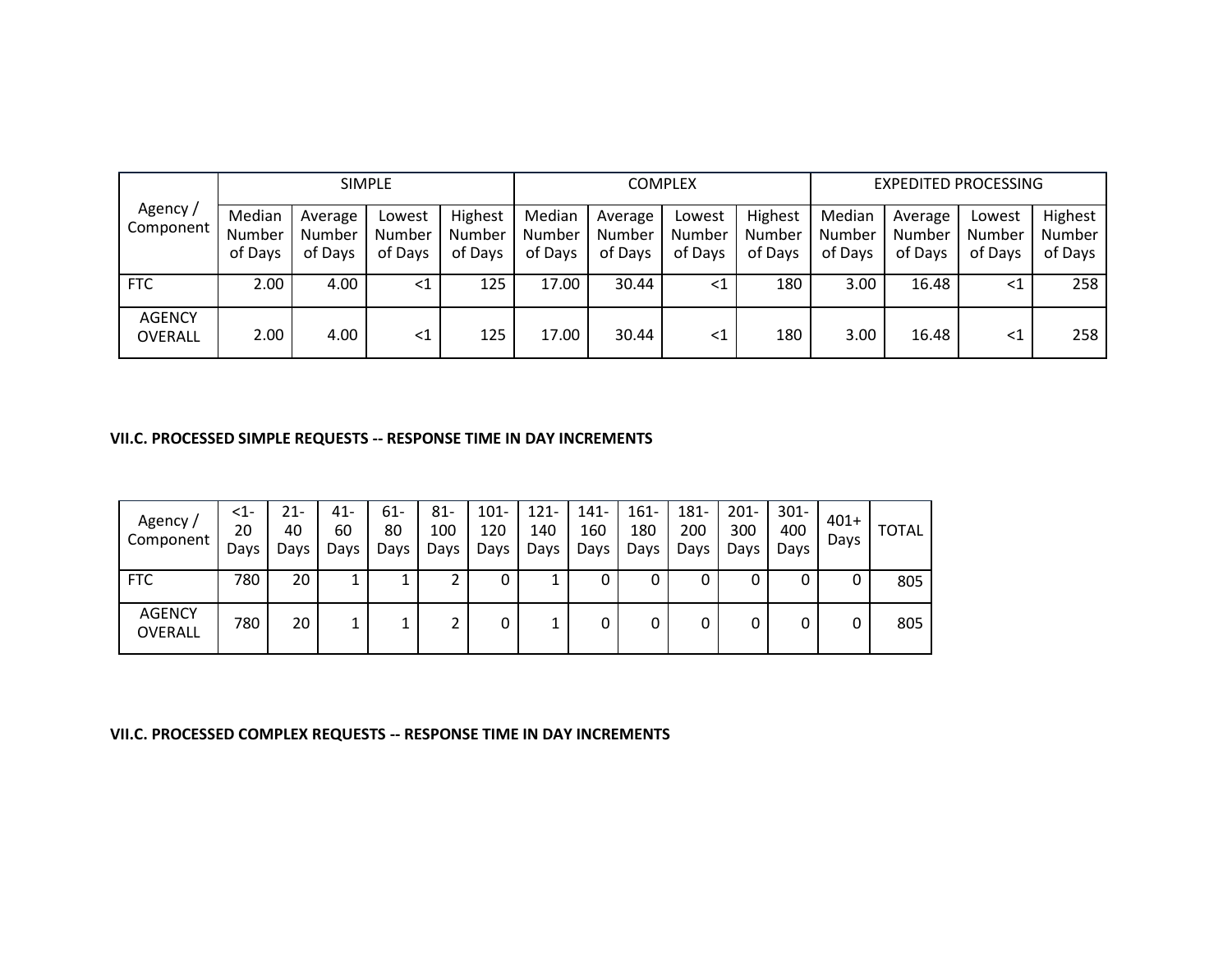| Agency /<br>Component           | <1-<br>20<br>Days | 21-<br>40<br>Days | 41-<br>60<br>Days | 61-<br>80<br>Days | $81 -$<br>100<br>Days | $101 -$<br>120<br>Days | $121 -$<br>140<br>Days | $141 -$<br>160<br>Days | $161 -$<br>180<br>Days | 181-<br>200<br>Days | $201 -$<br>300<br>Days | $301 -$<br>400<br>Days | $401+$<br>Days | <b>TOTAL</b> |
|---------------------------------|-------------------|-------------------|-------------------|-------------------|-----------------------|------------------------|------------------------|------------------------|------------------------|---------------------|------------------------|------------------------|----------------|--------------|
| <b>FTC</b>                      | 259               | 52                | 22                | 6                 |                       |                        | 3                      |                        | 4                      |                     |                        |                        | 0              | 362          |
| <b>AGENCY</b><br><b>OVERALL</b> | 259               | 52                | 22                | 6                 |                       |                        | 3                      |                        | 4                      |                     |                        |                        | 0              | 362          |

#### **VII.C. PROCESSED REQUESTS GRANTED EXPEDITED PROCESSING -- RESPONSE TIME IN DAY INCREMENTS**

| Agency/<br>Component            | $\leq$ 1-<br>20<br>Days | 21-<br>40<br>Days | 41-<br>60<br>Days | 61-<br>80<br>Days | 81-<br>100<br>Days | $101 -$<br>120<br>Days | $121 -$<br>140<br>Days | 141-<br>160<br>Days | $161 -$<br>180<br>Days | 181-<br>200<br>Days | $201 -$<br>300<br>Days | $301 -$<br>400<br>Days | $401+$<br>Days | <b>TOTAL</b> |
|---------------------------------|-------------------------|-------------------|-------------------|-------------------|--------------------|------------------------|------------------------|---------------------|------------------------|---------------------|------------------------|------------------------|----------------|--------------|
| <b>FTC</b>                      | 26                      |                   | U                 |                   | υ                  |                        | 0                      |                     | υ                      | 0                   |                        |                        | U              | 30           |
| <b>AGENCY</b><br><b>OVERALL</b> | 26                      |                   | 0                 |                   |                    | 0                      | 0                      |                     | 0                      | 0                   |                        |                        | 0              | 30           |

#### **VII.D. PENDING REQUESTS -- ALL PENDING PERFECTED REQUESTS**

| <b>SIMPLE</b> | $\mathbf{r}$<br>COMP'<br>ᄔᄭ | <b>EXPEDITED PROCESSING</b><br>ש ווט זי |
|---------------|-----------------------------|-----------------------------------------|
|---------------|-----------------------------|-----------------------------------------|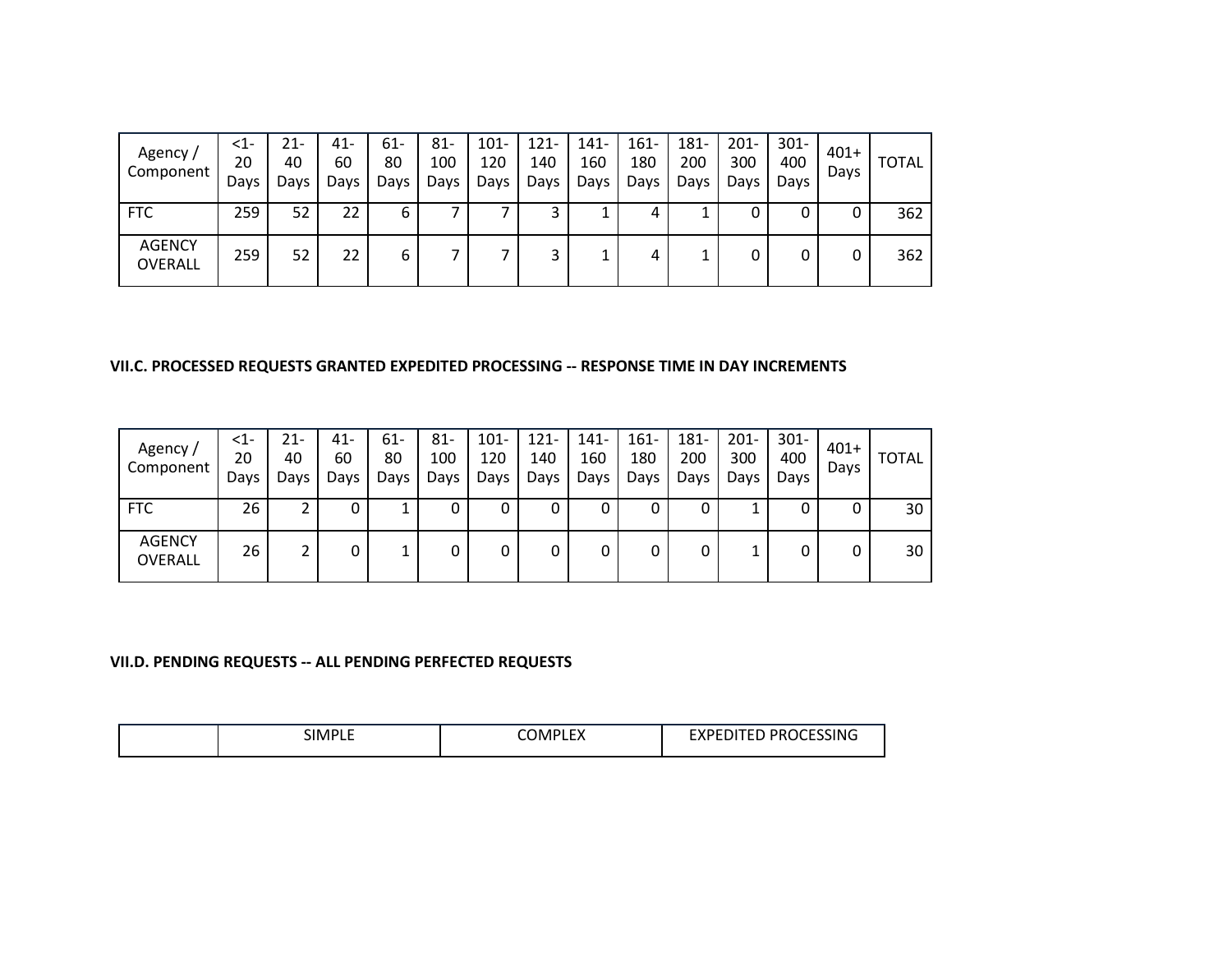| Agency /<br>Component           | Number<br>Pending | Median<br>Number<br>of Days | Average<br>Number<br>of Days | Number<br>Pending | Median<br>Number<br>of Days | Average<br>Number<br>of Days | Number<br>Pending | Median<br>Number<br>of Days | Average<br>Number<br>of Days |
|---------------------------------|-------------------|-----------------------------|------------------------------|-------------------|-----------------------------|------------------------------|-------------------|-----------------------------|------------------------------|
| <b>FTC</b>                      | 19                | 8                           | 17                           | 25                | 9                           | 21                           |                   | 4                           | 4                            |
| <b>AGENCY</b><br><b>OVERALL</b> | 19                | 8                           | 17                           | 25                | 9                           | 21                           |                   | 4                           | 4                            |

### **VII.E. PENDING REQUESTS -- TEN OLDEST PENDING PERFECTED REQUESTS**

| Agency /<br>Component |                              | 10th<br>Oldest<br>Request | 9th               | 8th                 | 7th               | 6th               | 5th                 | 4th                 | 3rd                   | 2 <sub>nd</sub>   | Oldest<br>Request     |
|-----------------------|------------------------------|---------------------------|-------------------|---------------------|-------------------|-------------------|---------------------|---------------------|-----------------------|-------------------|-----------------------|
|                       | Date of<br>Receipt           | $2021 -$<br>08-20         | $2021 -$<br>08-16 | $2021 -$<br>$08-12$ | $2021 -$<br>08-09 | $2021 -$<br>08-06 | $2021 -$<br>$07-15$ | $2021 -$<br>$07-09$ | $2021 -$<br>$06 - 23$ | $2021 -$<br>06-04 | $2021 -$<br>$02 - 19$ |
| <b>FTC</b>            | Number<br>of Days<br>Pending | 29                        | 32                | 34                  | 37                | 38                | 54                  | 58                  | 69                    | 82                | 156                   |
| <b>AGENCY</b>         | Date of<br>Receipt           | $2021 -$<br>08-20         | $2021 -$<br>08-16 | $2021 -$<br>$08-12$ | $2021 -$<br>08-09 | $2021 -$<br>08-06 | $2021 -$<br>$07-15$ | $2021 -$<br>$07-09$ | $2021 -$<br>$06 - 23$ | $2021 -$<br>06-04 | $2021 -$<br>$02 - 19$ |
| <b>OVERALL</b>        | Number<br>of Days<br>Pending | 29                        | 32                | 34                  | 37                | 38                | 54                  | 58                  | 69                    | 82                | 156                   |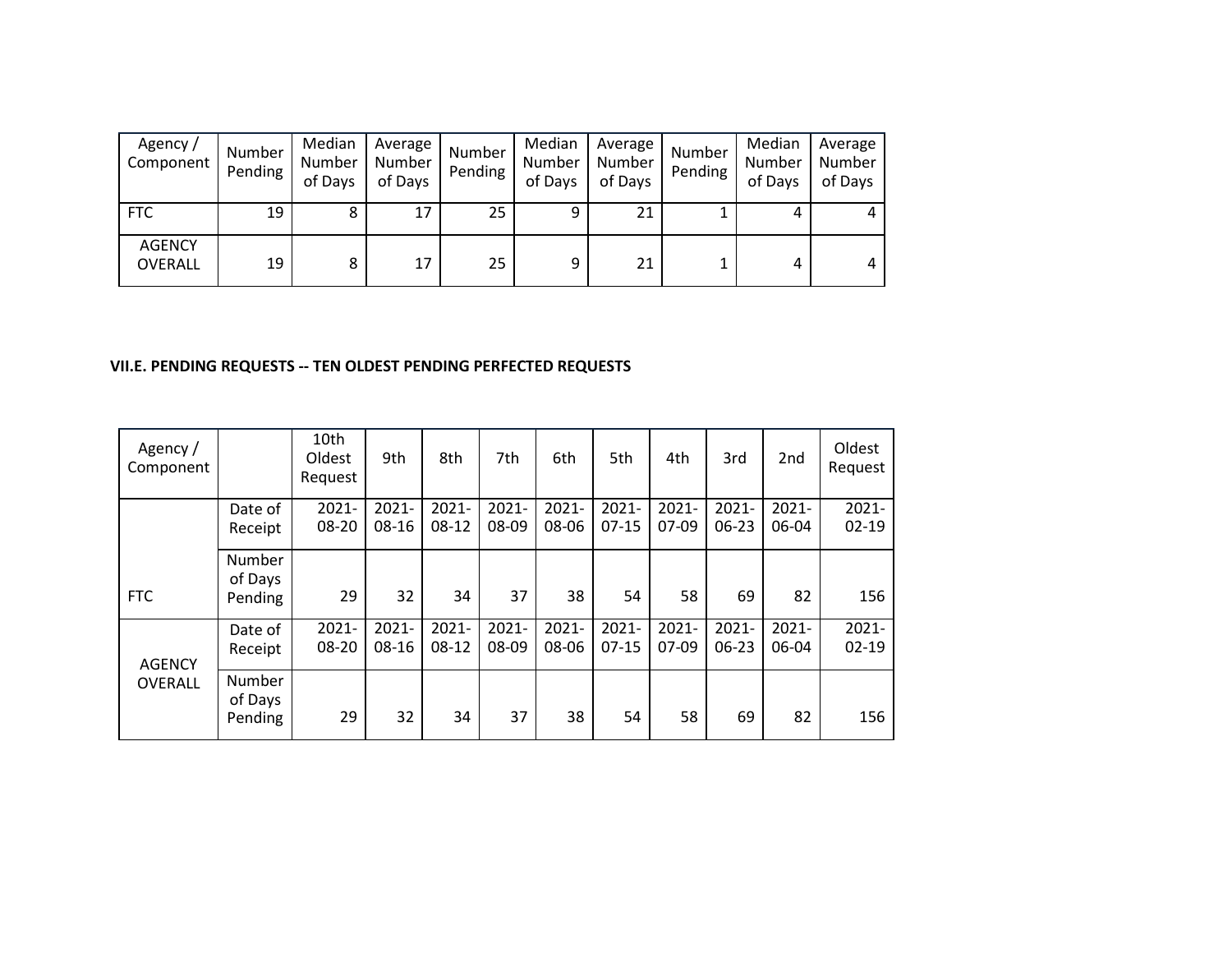## **VIII.A. REQUESTS FOR EXPEDITED PROCESSING**

| Agency /<br>Component           | <b>Number</b><br>Granted | Number<br>Denied | Median<br>Number of<br>Days to<br>Adjudicate | Average<br>Number of<br>Days to<br>Adjudicate | Number<br>Adjudicated<br>Within Ten<br>Calendar<br>Days |
|---------------------------------|--------------------------|------------------|----------------------------------------------|-----------------------------------------------|---------------------------------------------------------|
| <b>FTC</b>                      | 49                       | 94               | 3                                            | 12.7                                          | 112                                                     |
| <b>AGENCY</b><br><b>OVERALL</b> | 49                       | 94               | 3                                            | 12.7                                          | 112                                                     |

## **VIII.B. Requests for Fee Waiver**

| Agency /<br>Component           | <b>Number</b><br>Granted | Number Denied | Median Number<br>of Days to<br>Adjudicate | Average<br>Number of Days<br>to Adjudicate |
|---------------------------------|--------------------------|---------------|-------------------------------------------|--------------------------------------------|
| <b>FTC</b>                      | 115                      | 97            |                                           | 9.6                                        |
| <b>AGENCY</b><br><b>OVERALL</b> | 115                      | 97            |                                           | 9.6                                        |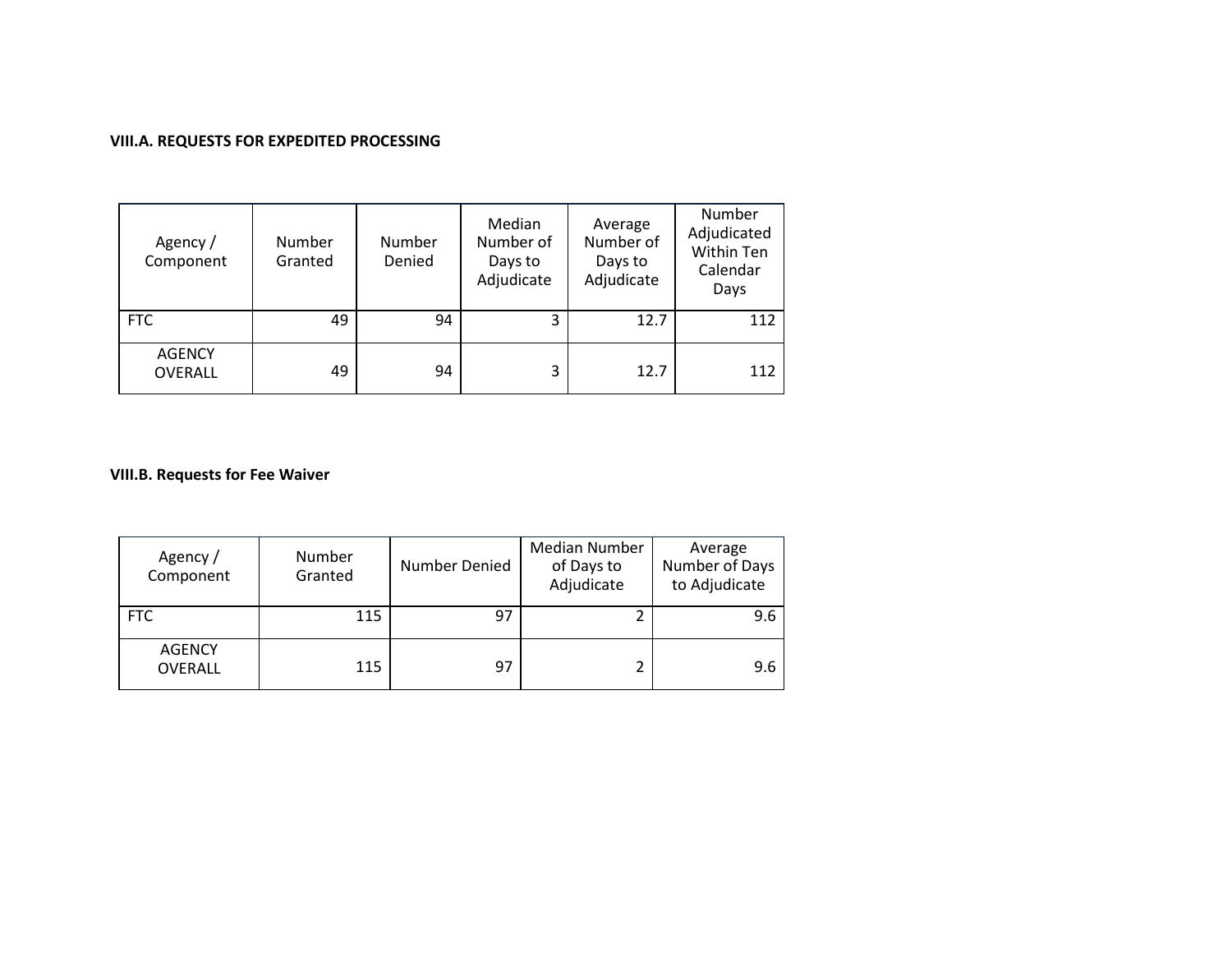### **IX. FOIA Personnel and Costs**

|                                 |                                                      | PERSONNEL                                                          |                                                     | <b>COSTS</b>        |                                 |                    |  |
|---------------------------------|------------------------------------------------------|--------------------------------------------------------------------|-----------------------------------------------------|---------------------|---------------------------------|--------------------|--|
| Agency /<br>Component           | Number of<br>"Full-Time<br><b>FOIA</b><br>Employees" | Number of<br>"Equivalent<br>Full-Time<br><b>FOIA</b><br>Employees" | Total<br>Number<br>of "Full-<br>Time FOIA<br>Staff" | Processing<br>Costs | Litigation-<br>Related<br>Costs | <b>Total Costs</b> |  |
| <b>FTC</b>                      | 11                                                   | 4.00                                                               | 15.00                                               | 1123844.20          | 166155.00                       | 1289999.20         |  |
| <b>AGENCY</b><br><b>OVERALL</b> | 11                                                   | 4.00                                                               | 15.00                                               | 1123844.20          | 166155.00                       | 1289999.20         |  |

# **X. Fees Collected for Processing Requests**

| Agency /<br>Component    | <b>Total Amount</b><br>of Fees<br>Collected | Percentage of<br><b>Total Costs</b> |
|--------------------------|---------------------------------------------|-------------------------------------|
| FTC.                     | 8951.60                                     | 0.8000                              |
| <b>AGENCY</b><br>OVERALL | 8951.60                                     | 0.8000                              |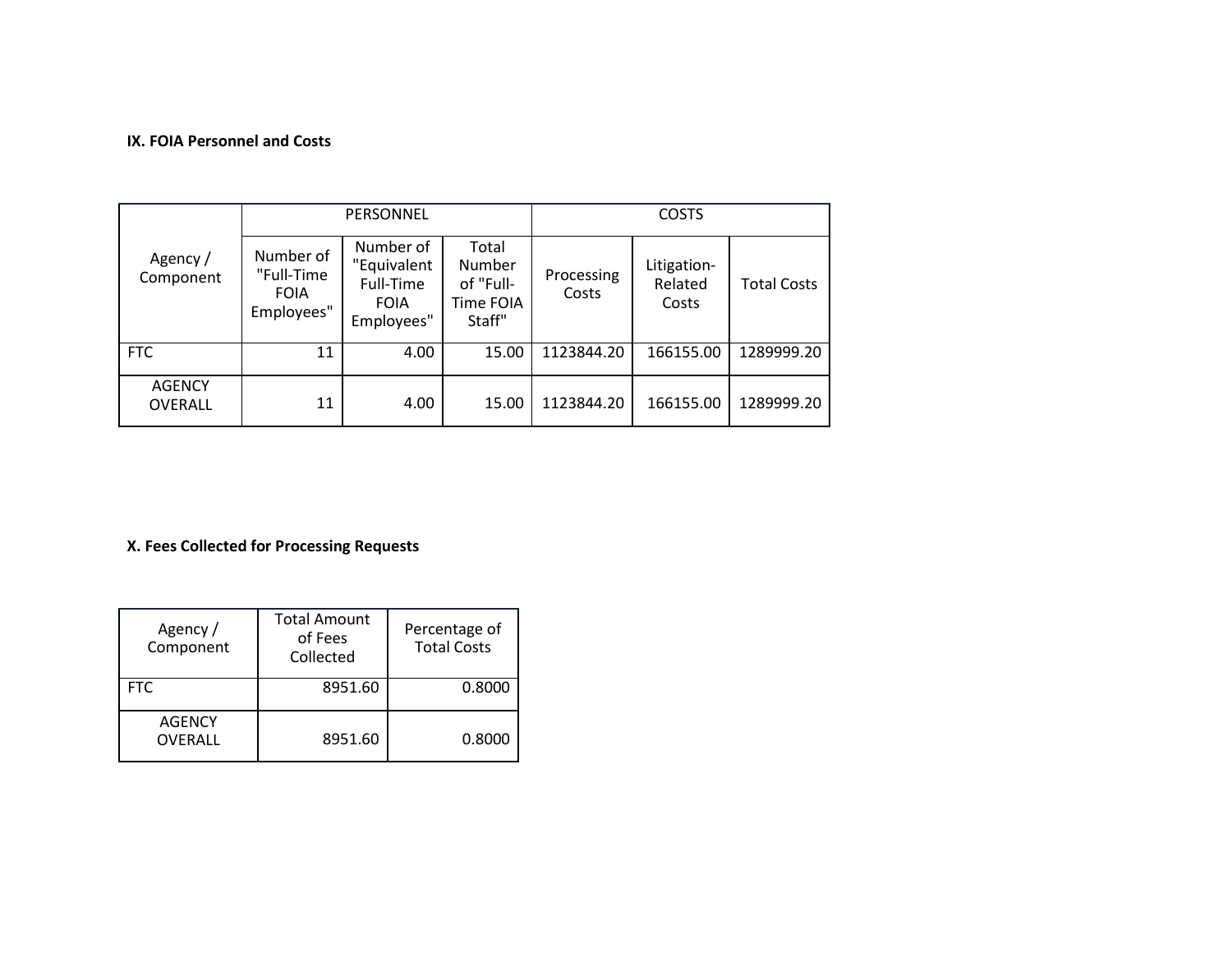## **XI.A. Number of Times Subsection (C) Used**

| Agency /<br>Component | Number of Times Subsection Used |
|-----------------------|---------------------------------|
| <b>FTC</b>            |                                 |
| <b>AGENCY OVERALL</b> |                                 |

# **XI.B. Number of Subsection (A)(2) Postings**

| Agency /<br>Component           | Number of<br><b>Records Posted</b><br>by the FOIA<br>Office | Number of<br><b>Records Posted</b><br>by Program<br>Offices |
|---------------------------------|-------------------------------------------------------------|-------------------------------------------------------------|
| <b>FTC</b>                      | 3                                                           | 3                                                           |
| <b>AGENCY</b><br><b>OVERALL</b> | 3                                                           | 3                                                           |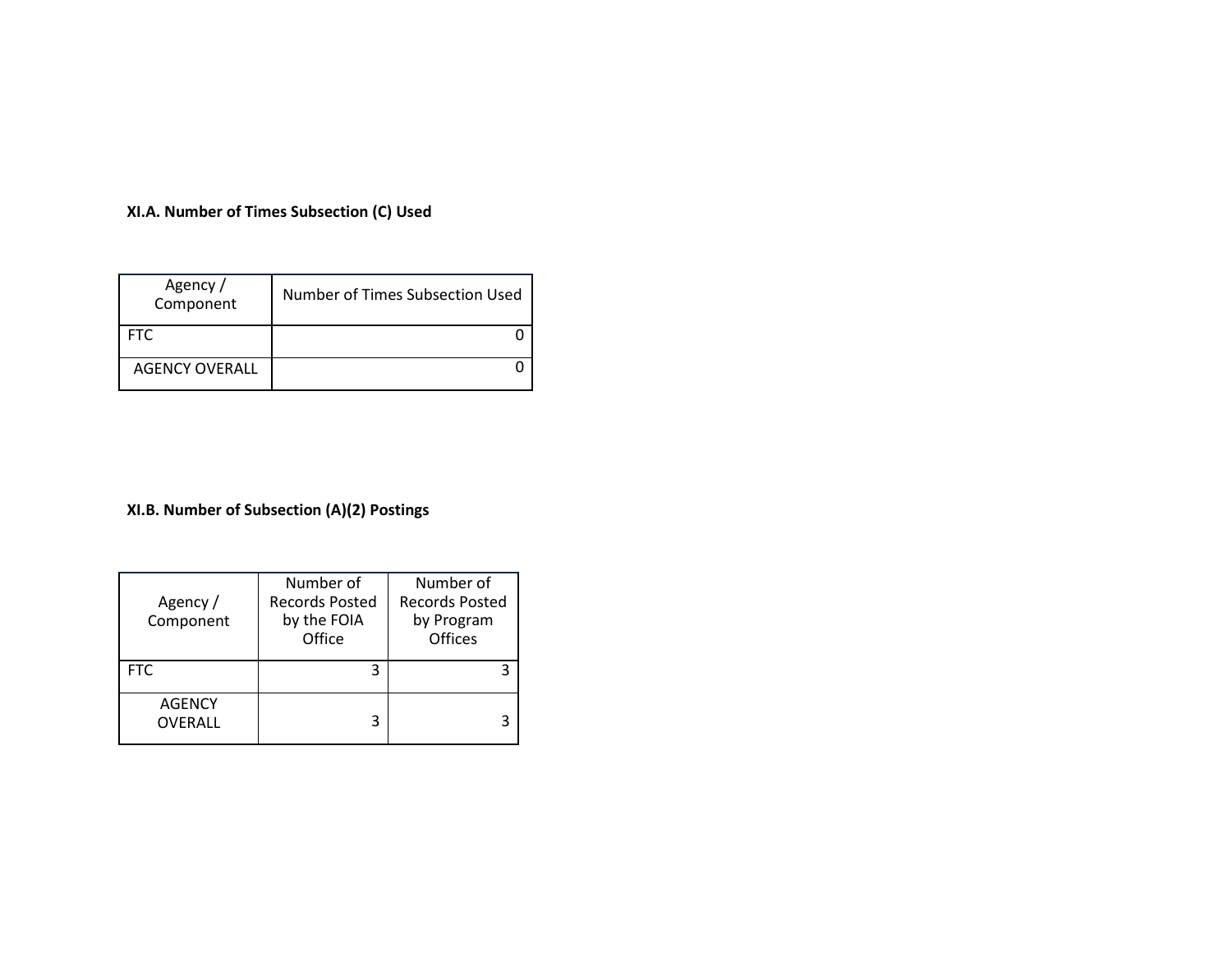**XII.A. Backlogs of FOIA Requests and Administrative Appeals**

| Agency /<br>Component           | Number of<br>Backlogged<br>Requests as of<br>End of Fiscal<br>Year | Number of<br>Backlogged<br>Appeals as of<br>End of Fiscal<br>Year |  |
|---------------------------------|--------------------------------------------------------------------|-------------------------------------------------------------------|--|
| <b>FTC</b>                      |                                                                    |                                                                   |  |
| <b>AGENCY</b><br><b>OVERALL</b> | q                                                                  |                                                                   |  |

## **XII.B. CONSULTATIONS ON FOIA REQUESTS -- RECEIVED, PROCESSED, AND PENDING CONSULTATIONS**

| Agency /<br>Component | Number of<br>Consultations<br>Received from<br><b>Other Agencies</b><br>that were<br>Pending at the<br>Agency as of<br>Start<br>of the Fiscal<br>Year | Number of<br>Consultations<br>Received from<br><b>Other Agencies</b><br>During the Fiscal<br>Year | Number of<br>Consultations<br>Received from<br><b>Other Agencies</b><br>that were<br>Processed by<br>the Agency<br>During the Fiscal<br>Year | Number of<br>Consultations<br>Received from<br><b>Other Agencies</b><br>that were<br>Pending at the<br>Agency as of<br>End<br>of the Fiscal<br>Year |
|-----------------------|-------------------------------------------------------------------------------------------------------------------------------------------------------|---------------------------------------------------------------------------------------------------|----------------------------------------------------------------------------------------------------------------------------------------------|-----------------------------------------------------------------------------------------------------------------------------------------------------|
| <b>FTC</b>            | 0                                                                                                                                                     | 11                                                                                                | 11                                                                                                                                           |                                                                                                                                                     |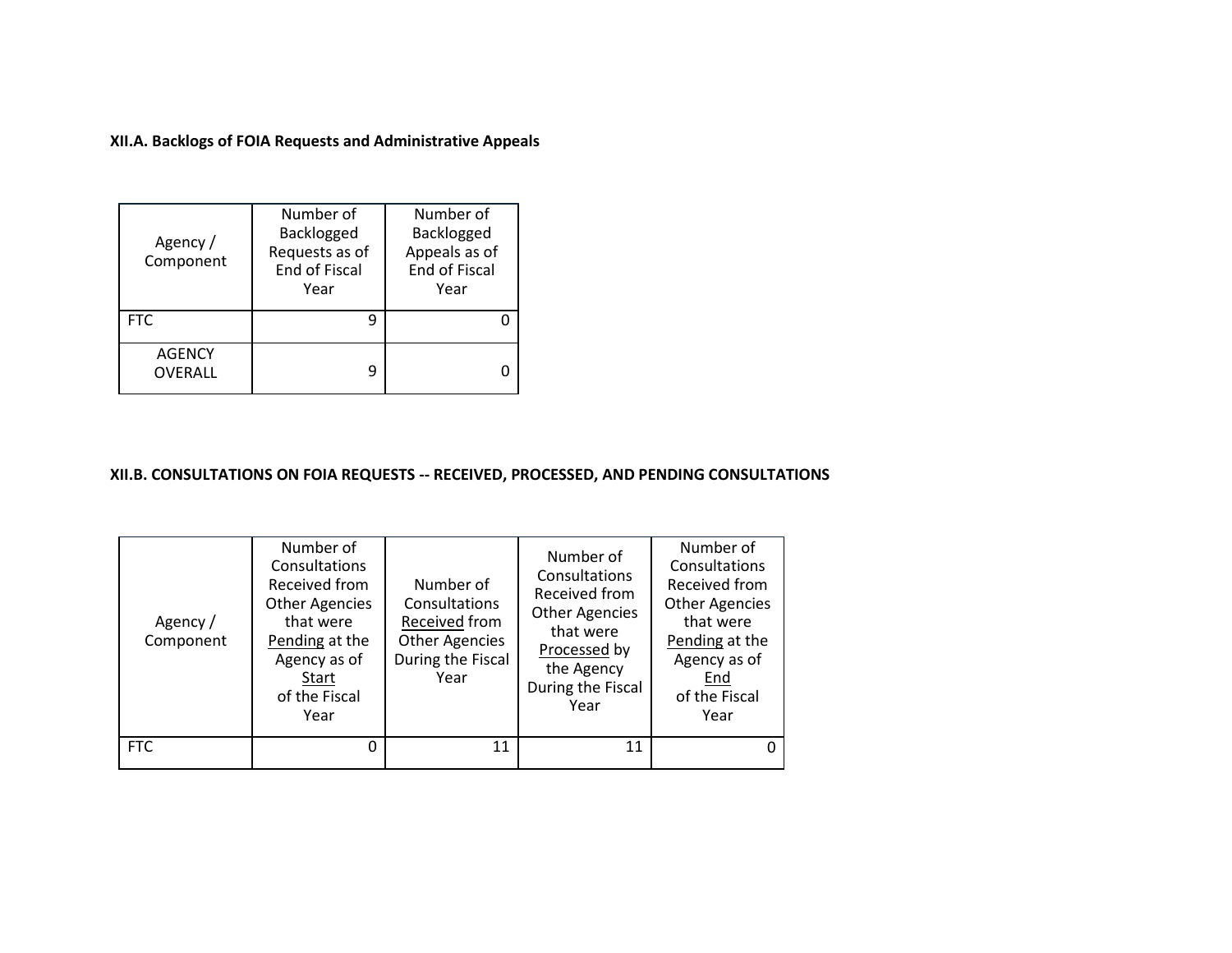| <b>AGENCY</b><br>OVERALL | $\overline{A}$<br><b>. .</b><br>-- | 1 <sub>A</sub><br>. . |  |
|--------------------------|------------------------------------|-----------------------|--|
|                          |                                    |                       |  |

### **XII.C. CONSULTATIONS ON FOIA REQUESTS -- TEN OLDEST CONSULTATIONS RECEIVED FROM OTHER AGENCIES AND PENDING AT THE AGENCY**

| Agency/<br>Component |                   | 10th Oldest<br>Consultation | 9th | 8th | 7th | 6th | 5th | 4th | 3rd | 2 <sub>nd</sub> | Oldest<br>Consultation |
|----------------------|-------------------|-----------------------------|-----|-----|-----|-----|-----|-----|-----|-----------------|------------------------|
|                      | Date              | N/A                         | N/A | N/A | N/A | N/A | N/A | N/A | N/A | N/A             | N/A                    |
| <b>FTC</b>           | Number<br>of Days | 0                           | 0   | 0   | 0   | 0   | 0   | 0   | 0   | 0               | 0                      |
| <b>AGENCY</b>        | Date              | N/A                         | N/A | N/A | N/A | N/A | N/A | N/A | N/A | N/A             | N/A                    |
| OVERALL              | Number<br>of Days | 0                           | 0   | 0   | 0   | 0   | 0   | 0   | 0   | 0               | 0                      |

### **XII.D.(1). COMPARISON OF NUMBERS OF REQUESTS FROM PREVIOUS AND CURRENT ANNUAL REPORT -- REQUESTS RECEIVED AND PROCESSED**

| Agency /  |                        | NUMBER OF REQUESTS RECEIVED | NUMBER OF REQUESTS<br>PROCESSED |                      |  |
|-----------|------------------------|-----------------------------|---------------------------------|----------------------|--|
| Component | Number                 | Number                      | Number                          | Number               |  |
|           | <b>Received During</b> | <b>Received During</b>      | Processed                       | Processed            |  |
|           | Fiscal Year from       | Fiscal Year from            | <b>During Fiscal</b>            | <b>During Fiscal</b> |  |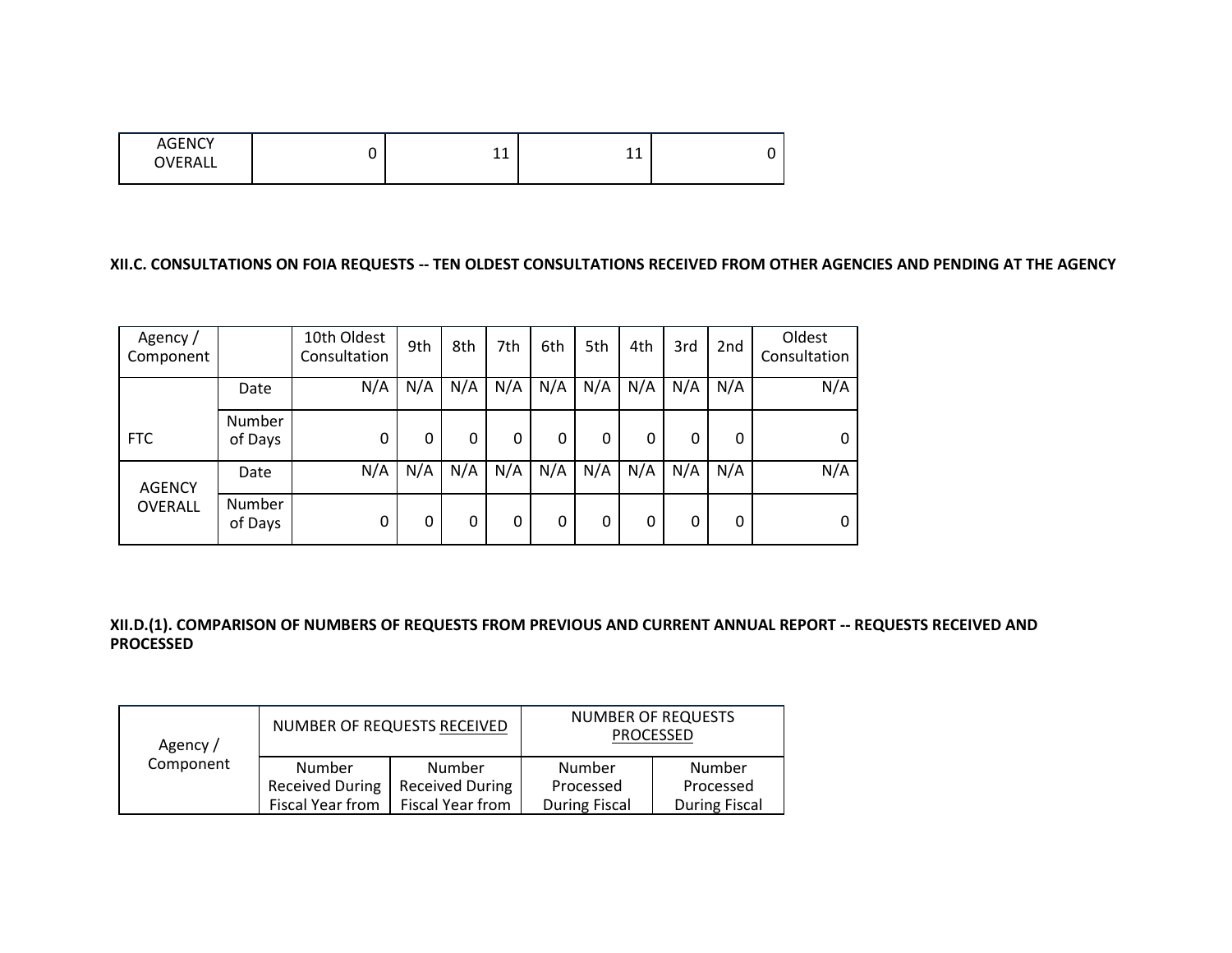|                                 | Last Year's<br>Annual Report | <b>Current Annual</b><br>Report | Year from Last<br>Year's Annual<br>Report | Year from<br><b>Current Annual</b><br>Report |
|---------------------------------|------------------------------|---------------------------------|-------------------------------------------|----------------------------------------------|
| <b>FTC</b>                      | 1177                         | 1385                            | 1208                                      | 1375                                         |
| <b>AGENCY</b><br><b>OVERALL</b> | 1177                         | 1385                            | 1208                                      | 1375                                         |

## **XII.D.(2). COMPARISON OF NUMBERS OF REQUESTS FROM PREVIOUS AND CURRENT ANNUAL REPORT -- BACKLOGGED REQUESTS**

| Agency /<br>Component    | Number of<br>Backlogged<br>Requests as of<br><b>End of the Fiscal</b><br>Year from<br><b>Previous Annual</b><br>Report | Number of<br>Backlogged<br>Requests as of<br><b>End of the Fiscal</b><br><b>Year from Current</b><br><b>Annual Report</b> |
|--------------------------|------------------------------------------------------------------------------------------------------------------------|---------------------------------------------------------------------------------------------------------------------------|
| <b>FTC</b>               | 2                                                                                                                      |                                                                                                                           |
| <b>AGENCY</b><br>OVERALL | 2                                                                                                                      |                                                                                                                           |

**XII.E.(1). COMPARISON OF NUMBERS OF ADMINISTRATIVE APPEALS FROM PREVIOUS AND CURRENT ANNUAL REPORT -- APPEALS RECEIVED AND PROCESSED**